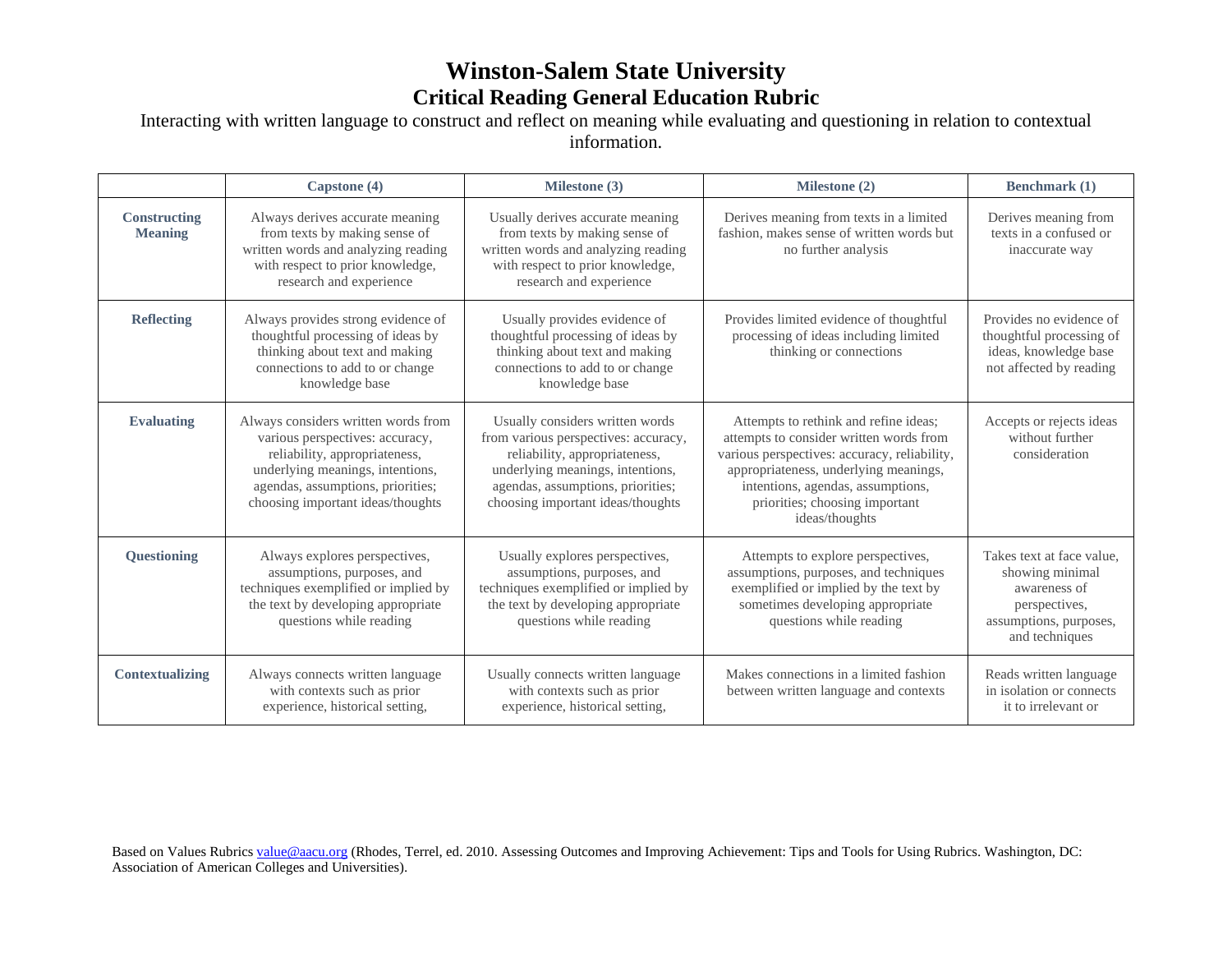## **Winston-Salem State University Critical Reading General Education Rubric**

Interacting with written language to construct and reflect on meaning while evaluating and questioning in relation to contextual information.

| Capstone $(4)$                                         | <b>Milestone</b> (3)                                   | <b>Milestone</b> (2) | <b>Benchmark</b> (1)                |
|--------------------------------------------------------|--------------------------------------------------------|----------------------|-------------------------------------|
| physical setting, knowledge of the<br>discipline, etc. | physical setting, knowledge of the<br>discipline, etc. |                      | inaccurately understood<br>contexts |

Based on Values Rubrics [value@aacu.org](mailto:value@aacu.org) (Rhodes, Terrel, ed. 2010. Assessing Outcomes and Improving Achievement: Tips and Tools for Using Rubrics. Washington, DC: Association of American Colleges and Universities).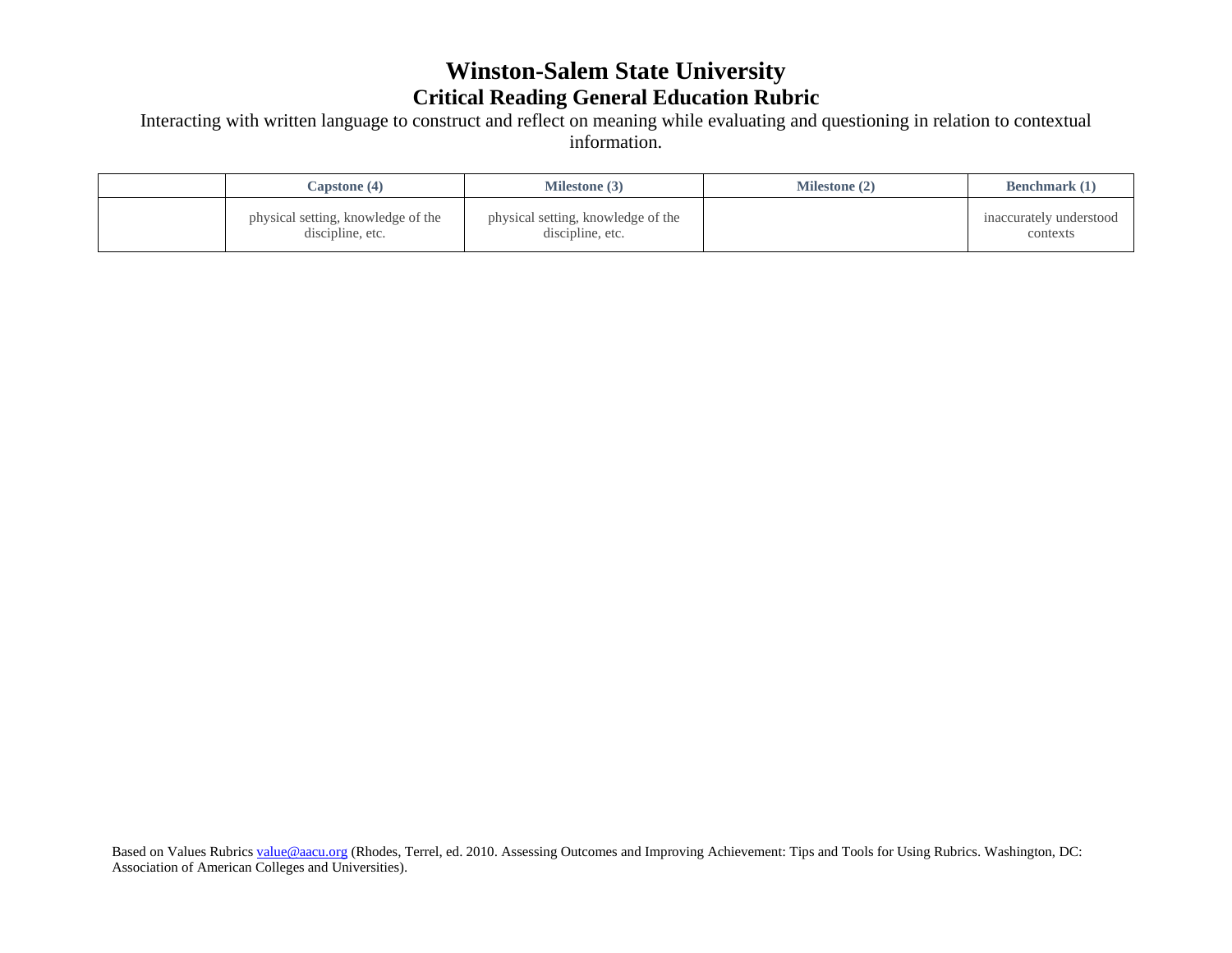## **Winston Salem State University Oral Communication Rubric for General Education**

Use appropriate language, conventions, elocution, poise, organization, supporting evidence, and content to effectively communicate through the spoken word for the purpose and audience.

|                                         | Capstone (4)                                                                                                                                                                                                                   | Milestone (3)                                                                                                                                                                                              | <b>Benchmark (2)</b>                                                                                                                                                                               | Baseline (1)                                                                                                                                                                                                  |
|-----------------------------------------|--------------------------------------------------------------------------------------------------------------------------------------------------------------------------------------------------------------------------------|------------------------------------------------------------------------------------------------------------------------------------------------------------------------------------------------------------|----------------------------------------------------------------------------------------------------------------------------------------------------------------------------------------------------|---------------------------------------------------------------------------------------------------------------------------------------------------------------------------------------------------------------|
| Context /<br>Audience/<br><b>Medium</b> | Speaker skillfully adapts style and<br>message to the context (e.g.<br>public speaking, interpersonal,<br>small group and teams) and<br>consistently demonstrates<br>respect and sensitivity diverse<br>audiences              | Speaker adapts to the context<br>(e.g., public speaking,<br>interpersonal, small group and<br>teams) and demonstrates<br>respect and sensitivity for diverse<br>audiences                                  | Speaker attempts to adapt to the<br>context (e.g. public speaking,<br>interpersonal, small group and<br>teams) and inconsistently<br>demonstrates respect and<br>sensitivity for diverse audiences | Speaker fails to adapt to the<br>context (e.g., public speaking,<br>interpersonal, small group and<br>teams); and demonstrates some<br>cultural bias and is insensitive to<br>the needs of a diverse audience |
| Organization                            | Organizational pattern is clearly<br>and consistently observable, well<br>structured, and makes the<br>content of the message cohesive                                                                                         | Organizational pattern is<br>observable within the message                                                                                                                                                 | Organizational pattern is<br>attempted within the message                                                                                                                                          | Organizational pattern is not<br>observable within the message                                                                                                                                                |
| <b>Delivery</b>                         | Speaker consistently<br>demonstrates mastery of<br>delivery techniques and appears<br>polished and confident                                                                                                                   | Speaker demonstrates mastery<br>of delivery techniques and<br>appears comfortable                                                                                                                          | Speaker demonstrates some<br>mastery of delivery techniques<br>and appears hesitant                                                                                                                | Speaker fails to demonstrate<br>mastery of delivery techniques<br>and appears uncomfortable                                                                                                                   |
| Language                                | Language choices are<br>imaginative, memorable,<br>compelling, and appropriate and<br>enhance the effectiveness of the<br>message                                                                                              | Language choices are thoughtful,<br>appropriate, and generally<br>support the effectiveness of the<br>message                                                                                              | Language choices are mundane<br>and commonplace and partially<br>support the effectiveness of the<br>message                                                                                       | Language choices are unclear,<br>inappropriate to the audience<br>and minimally support the<br>effectiveness of the message                                                                                   |
| <b>Supporting</b><br><b>Materials</b>   | Provides a variety of supporting<br>material and makes appropriate<br>reference to information or<br>analysis that significantly<br>supports the message or<br>establishes the speaker's<br>credibility/authority on the topic | Provides supporting material and<br>makes appropriate reference to<br>information or analysis that<br>generally supports the message<br>or establishes the speaker's<br>credibility/authority on the topic | Occasionally provides supporting<br>materials and makes reference to<br>information or analysis that<br>supports the message or<br>establishes the speaker's<br>credibility/authority on the topic | Fails to provide supporting<br>materials or make reference to<br>information that supports the<br>message or establishes the<br>speaker's credibility/authority on<br>the topic                               |
| <b>Central</b><br><b>Message</b>        | Central message is compelling<br>and strongly supported                                                                                                                                                                        | Central message is clear and<br>consistent with the supporting<br>material                                                                                                                                 | Central message is basically<br>understandable but is not often<br>repeated and is not memorable                                                                                                   | Central message is not explicitly<br>stated or understandable                                                                                                                                                 |

Based on Values Rubric[s value@aacu.org](mailto:value@aacu.org) (Rhodes, Terrel, ed. 2010. Assessing Outcomes and Improving Achievement: Tips and Tools for Using Rubrics. Washington, DC: Association of American Colleges and Universities).